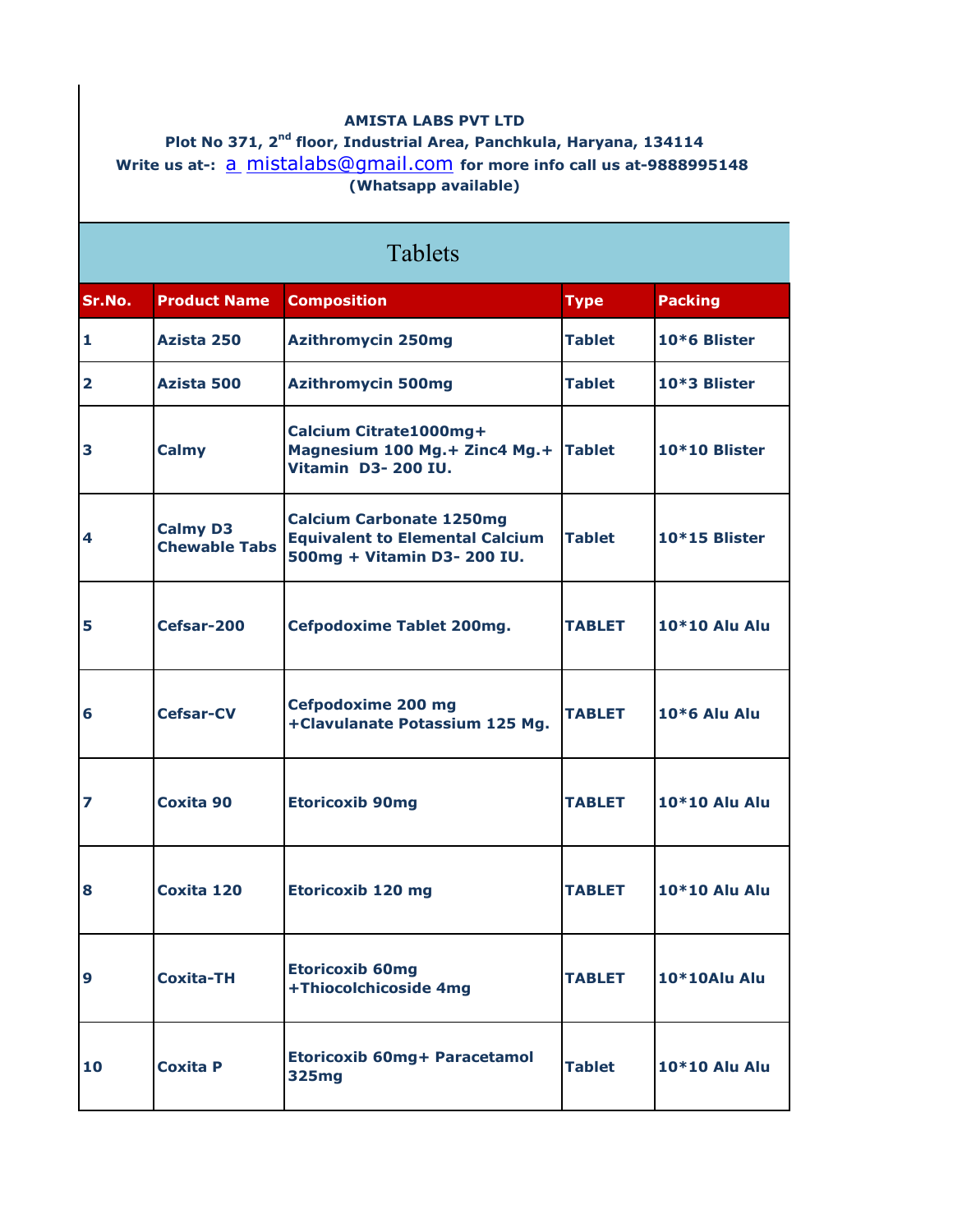| 11 | <b>Femizar XT</b>        | Ferrous Ascorbate 100 mg +<br><b>Folic Acid</b><br>1.5 mg + Zinc 22.5 mg.                   | <b>Tablet</b> | <b>10*10 Alu Alu</b> |
|----|--------------------------|---------------------------------------------------------------------------------------------|---------------|----------------------|
| 12 | Feveo 650                | <b>Paracetamol 650mg</b>                                                                    | <b>Tablet</b> | 20*10 Blister        |
| 13 | Flomix-500               | <b>Levofloxacin 500 mg</b>                                                                  | <b>Tablet</b> | 10*10 Blister        |
| 14 | <b>Furex 500</b>         | <b>Cefuroxime 500 mg</b>                                                                    | tablet        | $5*6$ alu alu        |
| 15 | Leecort 6                | <b>Deflazacort 6 Mg</b>                                                                     | Tablet        | <b>10*10 Alu Alu</b> |
| 16 | <b>Levonee 5</b>         | <b>Levocetrizine 5mg</b>                                                                    | <b>Tablet</b> | 10*10 Alu Alu        |
| 17 | <b>Levonee-M</b>         | Levocetrizine 5 Mg +<br><b>Montelukast Sodium 10 Mg</b>                                     | Tablet        | 10*10 Alu Alu        |
| 18 | <b>Mofix - 200</b>       | Cefixime 200 mg                                                                             | Tablet        | 10*10 Alu Alu        |
| 19 | Mofix $-200$ LB          | Cefixime 200 mg + Lactic Acid<br><b>Bacillus</b>                                            | <b>Tablet</b> | 10*10 Alu Alu        |
| 20 | <b>Mofix-OLB</b>         | Cefixime200+Ofloxacin200mg                                                                  | <b>TABLET</b> | 10*10 Alu Alu        |
| 21 | <b>Moxzar-CV-</b><br>625 | <b>Amoxycillin 500 Mg &amp;</b><br><b>Clavulanate Potassium 125 Mg</b>                      | Tablet        | $10*6$ Alu Alu       |
| 22 | Moxzar-625 LB            | <b>Amoxycillin 500 Mg &amp;</b><br>Clavulanate Potassium 125 Mg +<br><b>Lactic Acid</b>     | Tablet        | <b>10*6 Alu Alu</b>  |
| 23 | <b>Nimest - P</b>        | Nimesulide 100 Mg +<br><b>Paracetamol 325 Mg</b>                                            | <b>Tablet</b> | 20*10 Blister        |
| 24 | <b>Ondit-MD</b>          | <b>Ondansetron 4 Mg MD</b>                                                                  | <b>Tablet</b> | 10*10 Alu Alu        |
| 25 | Ovilet-200               | <b>Ofloxacin 200 Mg</b>                                                                     | <b>Tablet</b> | <b>10*10 Alu Alu</b> |
| 26 | Ovilet-OZ                | Ofloxacin 200 Mg + Ornidazole<br>500 Mg.                                                    | <b>Tablet</b> | 10*10 Blister        |
| 27 | <b>Paramist</b>          | <b>Phenylephrine 5mg + PCM</b><br>325mg + Caffine30 mg +<br><b>Diphenhydramine Hcl 25mg</b> | <b>Tablet</b> | 20*10 Blister        |
| 28 | <b>Placin-P</b>          | Aceclofenac 100 Mg +<br><b>Paracetamol 325 Mg</b>                                           | <b>Tablet</b> | 20*10 Blister        |
| 29 | <b>Placin-MR</b>         | Aceclofenac 100 Mg +<br>Paracetamol 325 Mg +                                                | TABLET        | <b>10*10 Alu Alu</b> |
| 30 | <b>Placin-SP</b>         | Aceclofenac 100 Mg +<br>Paracetamol 325 Mg +                                                | Tablet        | 10*10 Alu Alu        |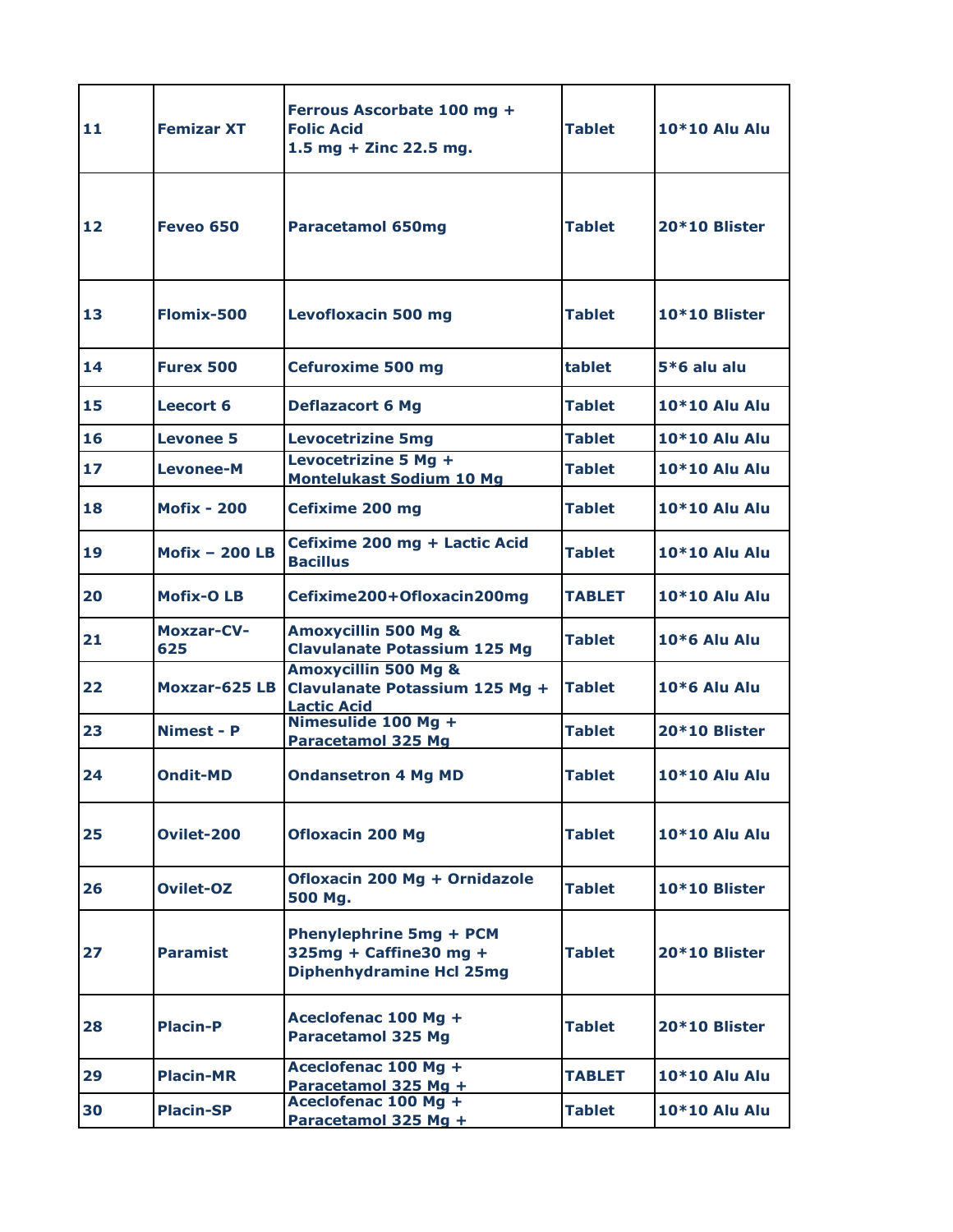| 31 | <b>Placin TH 4</b> | Acceclofenac 100mg +<br><b>Thiocholchicoside 4mg</b>                            | <b>Tablet</b> | $10*10$ alu alu      |
|----|--------------------|---------------------------------------------------------------------------------|---------------|----------------------|
| 32 | Plazy-40           | Pantoprazole 40 Mg                                                              | <b>Tablet</b> | 10*10 Alu Alu        |
| 33 | <b>Plazy-D</b>     | Pantoprazole 40 Mg +<br><b>Domperidone 10 Mg</b>                                | <b>Tablet</b> | <b>10*10 Alu Alu</b> |
| 34 | Reebo-20           | <b>Rabeprazole 20 Mg</b>                                                        | <b>Tablet</b> | <b>10*10 Alu Alu</b> |
| 35 | <b>Vorivo-MR</b>   | <b>Diclofenac Potassium50mg</b><br>+Chlorzoxazone250mg+Paraceta<br>mol 325mg    | <b>Tablet</b> | 10*10 Blister        |
| 36 | <b>Vorivo SP</b>   | <b>Diclofenac Potassium50mg</b><br>+Serratiopeptidase<br>10mg+Paracetamol 325mg | <b>Tablet</b> | 10*10 Blister        |
| 37 | <b>Vomaxi-Plus</b> | <b>Doxylamine Succinate,</b><br><b>Pyridoxine HCL &amp; Folic Acid</b>          | <b>Tablet</b> | <b>10*10 Alu Alu</b> |
| 38 | <b>Eruto-D</b>     | Tryspin 48mg+ Bromelain 90mg<br>÷<br>Rutoside trihydrate 100 mg +               | <b>TABLET</b> | <b>10*10 Alu Alu</b> |

|                         |                                   | Capsules                                                                                                                                                                   |                |                           |
|-------------------------|-----------------------------------|----------------------------------------------------------------------------------------------------------------------------------------------------------------------------|----------------|---------------------------|
| Sr.No.                  | <b>Product Name</b>               | <b>Composition</b>                                                                                                                                                         | <b>Type</b>    | <b>Packing</b>            |
| 1                       | Azolea 100                        | <b>Itraconazole 100 mg</b>                                                                                                                                                 | <b>Capsule</b> | $15*1*4$                  |
| $\overline{\mathbf{2}}$ | Azolea-200                        | <b>Itraconazole 200 mg</b>                                                                                                                                                 | <b>Capsule</b> | $15*1*4$                  |
| 3                       | <b>Comash</b>                     | <b>Pre &amp; Probiotic Capsules</b>                                                                                                                                        | <b>Capsule</b> | $10*10$<br><b>Alu Alu</b> |
| 4                       | <b>Plazy-DSR</b>                  | Pantoprazole 40 Mg +<br><b>Domperidone 30 Mg Sustain</b><br><b>Release</b>                                                                                                 | <b>Capsule</b> | $10*10$<br><b>Alu Alu</b> |
| 5                       | <b>Plazy-LS</b>                   | Pantoprazole 40 Mg +<br><b>Levosulpiride 75 Mg Sustain</b><br><b>Release</b>                                                                                               | <b>Capsule</b> | $10*10$<br><b>Alu Alu</b> |
| 6                       | <b>Reebo-DSR</b>                  | Rabeprazole 20 Mg +<br><b>Domperidone 30 Mg (Sustain</b><br><b>Release</b> )                                                                                               | <b>Capsule</b> | $10*10$<br><b>Alu Alu</b> |
| 7                       | <b>Reebo-LS</b>                   | <b>Rabeprazole sodium</b><br>20mg+Levosulpiride75mg                                                                                                                        | <b>CAPSULE</b> | $10*10$<br><b>Alu Alu</b> |
| 8                       | <b>Lycomist</b><br><b>Capsule</b> | L-Arginine 25mg + Vitamin E-<br>25mg + Betacarotene-6mg +<br>Lycopene 6% - 10mg + Zinc-<br>7.5mg + Lutein 8% -7mg +<br>Selenium - 100mcg +<br>Manganese -1mg + Copper -1mg | <b>CAPSULE</b> | $10*10$<br><b>Alu Alu</b> |
| 9                       | <b>Amistone</b>                   | <b>Stone removal capsule</b>                                                                                                                                               | <b>CAPSULE</b> | 30<br>capsule             |

## Syrup

| Sr.No. | <b>Product Name</b> | <b>Composition</b>                                                 | <b>Type</b>           | <b>Packing</b> |
|--------|---------------------|--------------------------------------------------------------------|-----------------------|----------------|
|        | <b>Amcid</b>        | Magaldrate 400 Mg+<br>Simethicone 20 Mg (Mango<br><b>Flavour</b> ) | <b>Suspensio</b><br>n | 170 ml Pet     |
|        | <b>Amcid OS</b>     | <b>Oxetacaine20mg</b><br>+Sucrallfate1gm                           | <b>Suspensio</b>      | 100ml Pet      |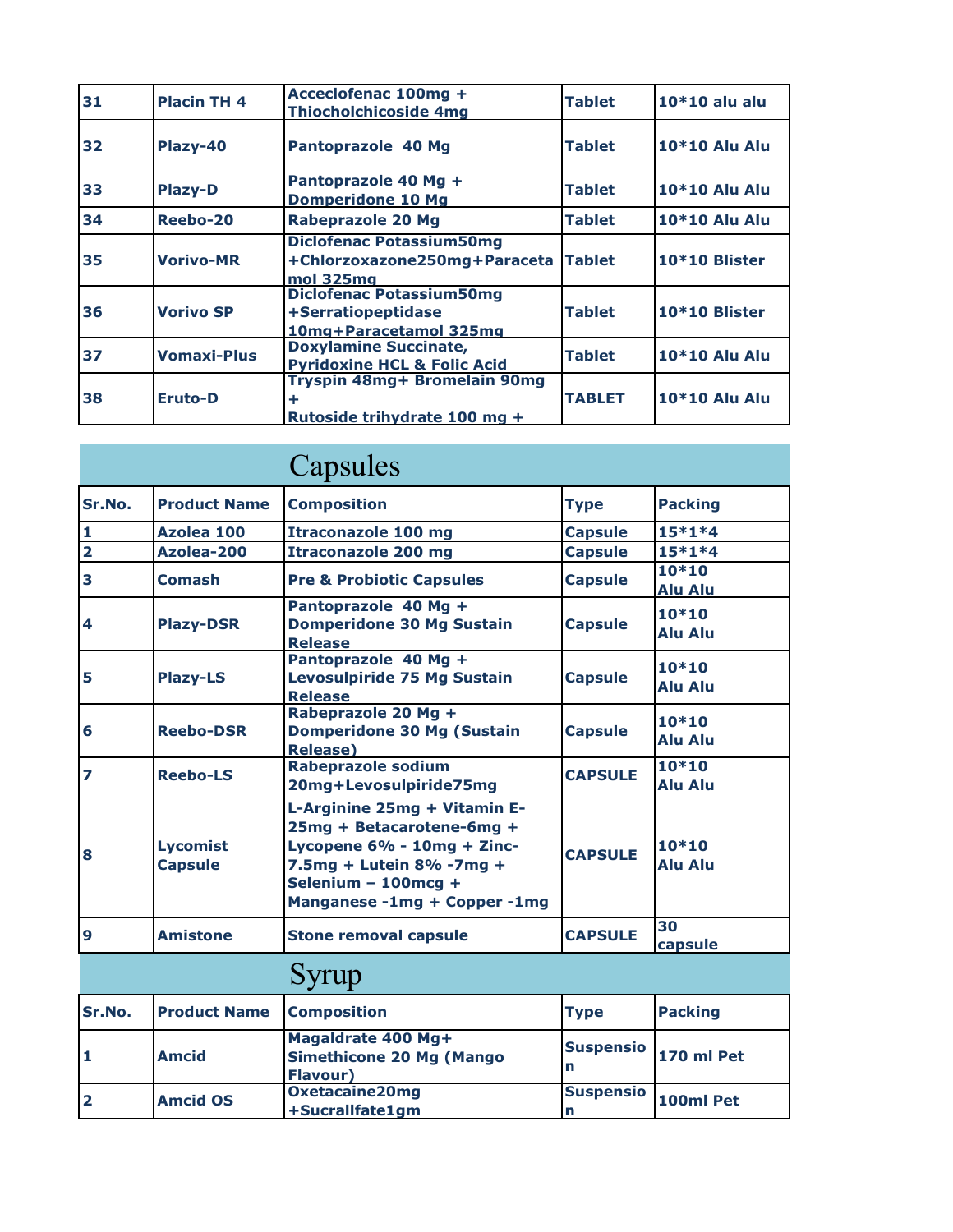| Sr.No. | <b>Product Name</b>                       | <b>Composition</b>                                                                                                                                                                                                                                                                                                                              | <b>Type</b>                     | <b>Packing</b>  |
|--------|-------------------------------------------|-------------------------------------------------------------------------------------------------------------------------------------------------------------------------------------------------------------------------------------------------------------------------------------------------------------------------------------------------|---------------------------------|-----------------|
|        |                                           | Softgel                                                                                                                                                                                                                                                                                                                                         |                                 |                 |
| 21     | Cefsar-50 DS                              | <b>Cefpodoxime 50 Mg Syp</b>                                                                                                                                                                                                                                                                                                                    | <b>Dry Syrup</b>                | 30 ml Pet       |
| 20     | <b>Urogo B6</b>                           | <b>Potassium Citrate 1100 mg</b><br><b>Magnesium Citrate 375 mg</b><br><b>Pyridoxine HCL 20mg</b>                                                                                                                                                                                                                                               | <b>Syrup</b>                    | 200ml Pet       |
| 19     | <b>Levonee-M</b>                          | Levocetrizine 2.5 mg+<br><b>Montelukast Sodium 4 mg</b>                                                                                                                                                                                                                                                                                         | <b>SYRUP</b>                    | 60 ml Pet       |
| 18     | M-Zyme                                    | <b>Fungal Diastase + Pepsin</b>                                                                                                                                                                                                                                                                                                                 | <b>SYRUP</b>                    | 200 ml Pet      |
| 17     | <b>Mistone</b>                            | <b>Ayurvedic Uterine Tonic</b>                                                                                                                                                                                                                                                                                                                  | <b>Syrup</b>                    | 200 ml Pet      |
| 16     | <b>Hepamist</b>                           | <b>Ayurvedic Liver Tonic</b>                                                                                                                                                                                                                                                                                                                    | <b>Syrup</b>                    | 200 ml pet      |
| 15     | <b>Femizar-XT</b>                         | Ferrous Ascorbate 30mg+ Folic<br>Acid 550mcg.                                                                                                                                                                                                                                                                                                   | <b>Syrup</b>                    | 150 ml Pet      |
| 14     | Vovita 100                                | <b>Multivitamins + Multiminerals +</b><br><b>Antioxidants</b>                                                                                                                                                                                                                                                                                   | <b>Syrup</b>                    | 100 ml Pet      |
| 13     | <b>Vovita</b>                             | <b>Multivitamins + Multiminerals +</b><br><b>Antioxidants</b>                                                                                                                                                                                                                                                                                   | <b>Syrup</b>                    | 200 ml Pet      |
| 12     | <b>Lycomist</b>                           | Lycopene + Multivitamins +<br><b>Multiminerals + Antioxidants</b>                                                                                                                                                                                                                                                                               | <b>Syrup</b>                    | 200 ml Pet      |
| 11     | <b>Paramist</b>                           | Paracetamol 125mg,<br><b>Phenylphrine Hydrochloride 5mg</b><br><b>Chlorpheneriamine Maleate 1mg</b>                                                                                                                                                                                                                                             | <b>Syrup</b>                    | 60 ml Pet       |
| 10     | <b>Placin-P</b>                           | <b>Aceclofenac 50mg &amp; Paracetamol</b><br><b>125mg</b>                                                                                                                                                                                                                                                                                       | <b>Suspensio</b><br>n           | 60 ml Pet       |
| 9      | <b>Feveo-M Forte</b><br><b>Suspension</b> | <b>Each 5ml contain: Paracetamol-</b><br>250 mg + Mefenemic Acid 100mg                                                                                                                                                                                                                                                                          | <b>Suspensio</b><br>$\mathbf n$ | <b>60ml Pet</b> |
| 8      | <b>Feveo</b><br>suspension                | Each 5ml contain 250 mg of<br>paracetamol                                                                                                                                                                                                                                                                                                       | <b>Suspensio</b><br>n           | 60ml Pet        |
| 7      | <b>Cyptiz-P</b>                           | <b>Cyproheptadine Hcl 2mg+</b><br><b>Tricholine Citrate 275mg</b>                                                                                                                                                                                                                                                                               | <b>Syrup</b>                    | 200 ml Pet      |
| 6      | <b>Cofzar D</b>                           | Dextromethorphan 10mg + CPM<br>4 <sub>mg</sub><br>+Phenylephrine 5 mg                                                                                                                                                                                                                                                                           | <b>Syrup</b>                    | 100 ml Pet      |
| 5      | <b>Cofzar AM</b>                          | Ambroxol 15mg+ Terbutaline<br>1.25mg + Guaphensin 50mg.                                                                                                                                                                                                                                                                                         | <b>Syrup</b>                    | 100 ml Pet      |
| 4      | <b>Cofzar</b>                             | <b>Bromhexine Hydrochloride 2 Mg</b><br>+ Terbutaline Sulphate 1.25 Mg<br>+ Guaiphenesin 50 Mg4                                                                                                                                                                                                                                                 | <b>Syrup</b>                    | 100 ml Pet      |
| 3      | <b>Amibion-L</b>                          | <b>Each 5ml. Contains: Thiamine</b><br>Hydrochloride Ip 2 Mg.,<br><b>Riboflavine Sodium Phosphate Ip</b><br>1.5 Mg., Pyridoxine<br>Hydrochloride Ip 1.5 Mg,<br><b>Nicotinamide Ip 20 Mg.D-</b><br>Panthenol Ip 5mg,<br>Cyanocobalamin Ip 1mcg,<br>Lysine Hydrochloride Usp 75 Mg,<br>Sorbitol Solution (70%) Ip Q.S.,<br>(Non<br>Crystallising) | <b>Syrup</b>                    | 200 ml Pet      |
|        |                                           |                                                                                                                                                                                                                                                                                                                                                 |                                 |                 |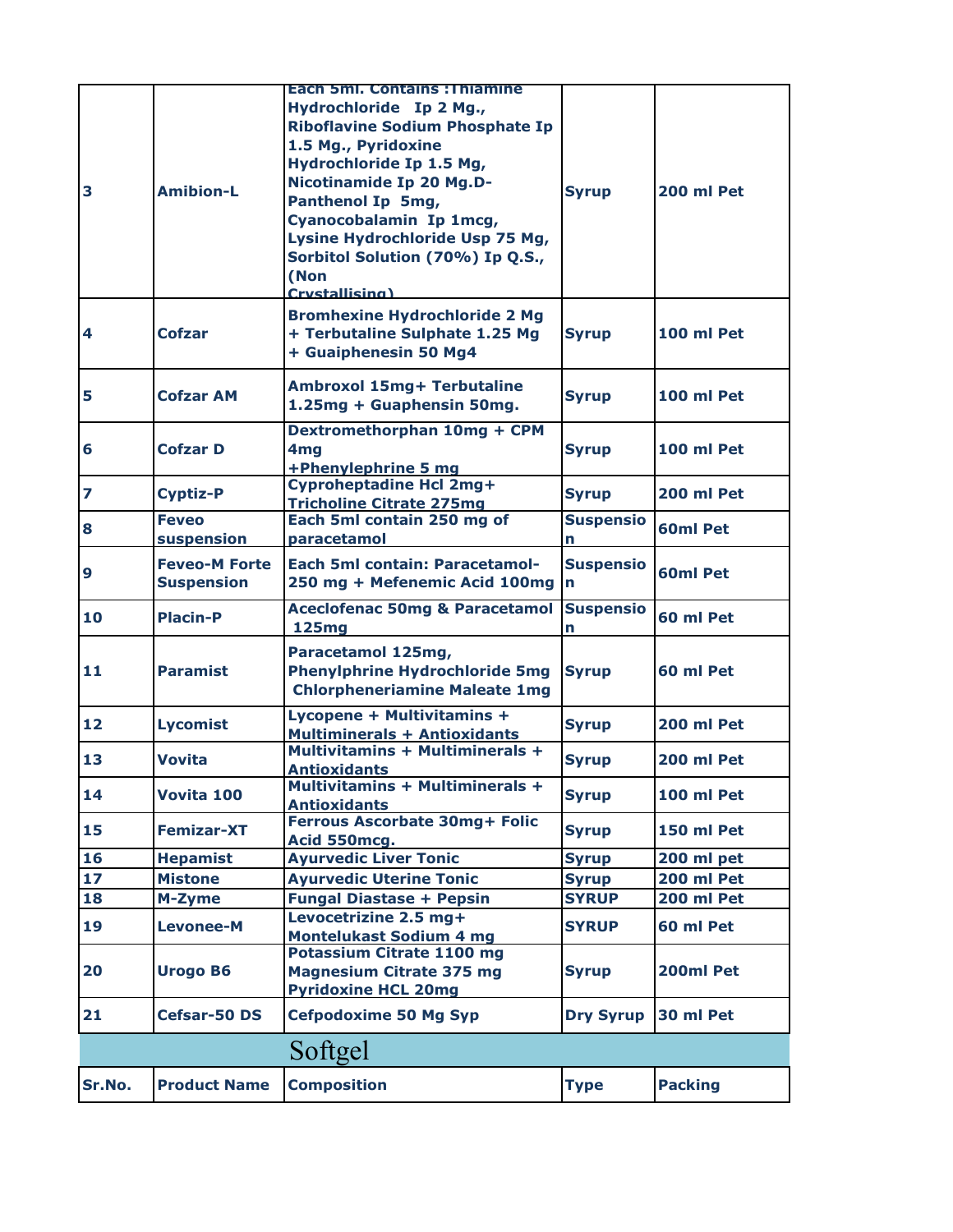| 1              | <b>Calmy-CT</b>  | Calcium Carbonate 500 Mg +<br><b>Calcitriol</b><br>0.25 Mcg & Zinc 7.5 Mg                                                                                                                                                                   | <b>Softgel</b> | $10*10$<br><b>Softgel</b> |
|----------------|------------------|---------------------------------------------------------------------------------------------------------------------------------------------------------------------------------------------------------------------------------------------|----------------|---------------------------|
| $\overline{2}$ | <b>Comist OD</b> | Methylcobalamin 1500 Mcg +<br>Alpha Lipoic Acid 100mg +<br>Pyridoxine Hydrochloride 3 Mg+<br><b>Folic Acid 1.5mg</b>                                                                                                                        | <b>Softgel</b> | $10*10$<br><b>SoftGel</b> |
| 3              |                  | <b>Calcium Citrate Malate+Copper</b><br>Sulphate+Methylcobalamin+L-<br>Calmy K27 Plus Methyl Folate+Vitamin<br>K27+Calcitriol+Boron+Omega3<br><b>Fatty Acid+Zinc Oxide&amp;Selenium</b>                                                     | <b>Softgel</b> | $10*1*10$                 |
| 4              | <b>Calmy K27</b> | <b>Calcium Carbonate 1250 mg</b>                                                                                                                                                                                                            | <b>Softgel</b> | $10*1*10$                 |
| 5              | <b>Lycomist</b>  | Lycopene 10% 4000 mcg +<br>Lutein10% 4000 mcg +<br>Betacarotene 30%-5.17mg +<br><b>Black Grape Seed Extract 10mg</b><br>+ Zinc Sulphate-10 Mg +<br><b>Selenium Dioxide Monohydrate</b><br>25 Mca.                                           | <b>Softgel</b> | $10*10$<br><b>Softgel</b> |
| 6              | Vovita-5G        | Ginseng extract 42-5mg + Garlic<br>Extract 20mg+ Gingoba Biloba<br><b>Extract10mg+ Green Tea Extract</b><br>10mg+ Grape seed extract<br>+Omega 3 Fatty Acids Providing<br>DHA 60mg+EPA 90mg +Amino<br>acids + Vitamins &<br><b>Minerals</b> | <b>Softgel</b> | $10*1*10$                 |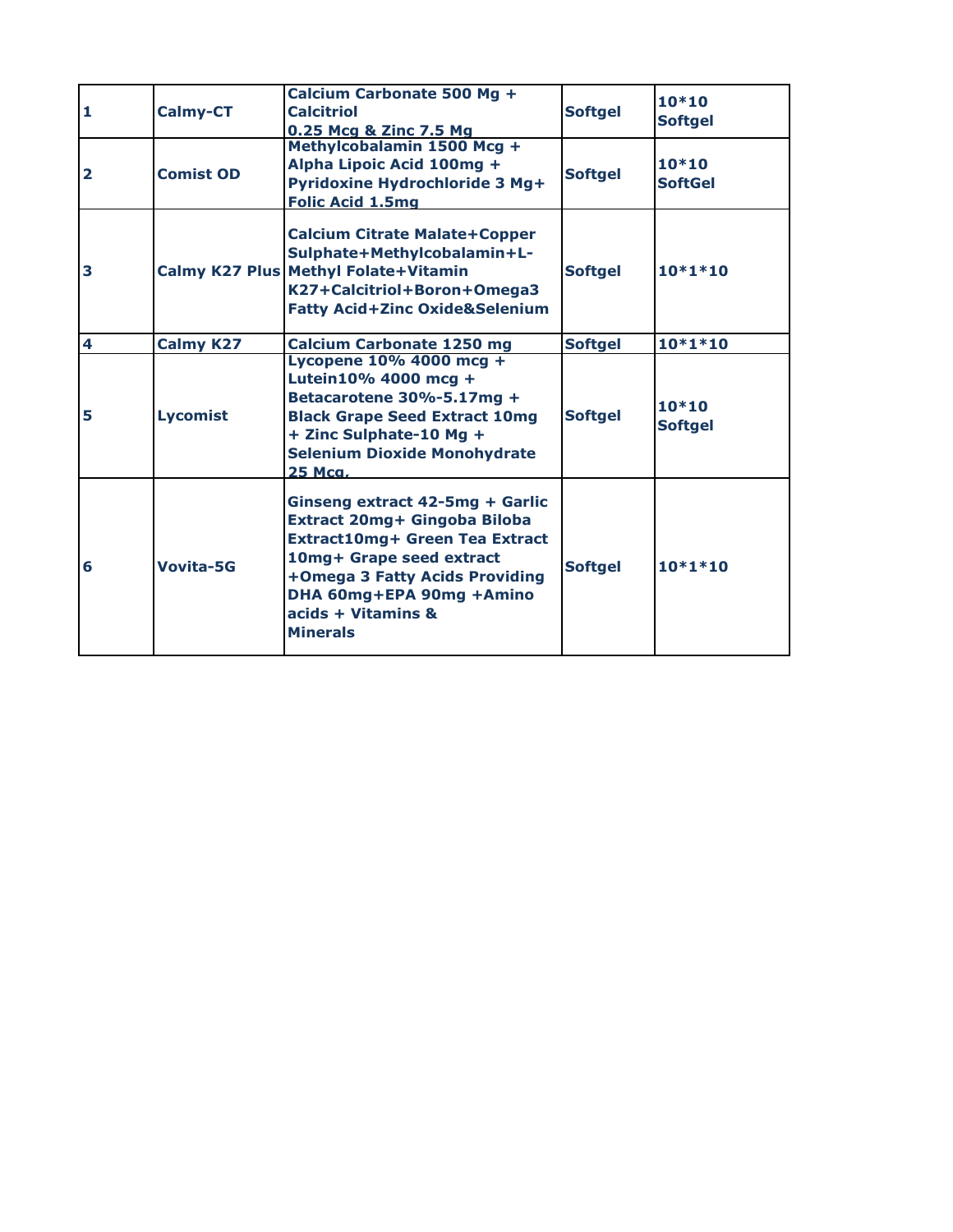| 7 | <b>Vovita Gold</b> | <b>Ginseng Extract Powder 42.5</b><br>Mg., (Highly Concentrated<br><b>Standardized Ginseng Extract</b><br><b>Corresponding To</b><br>212.5 Mg. Of Root Panax<br>Ginseng) + Vitamin A (As<br>Palmitate) 2500 Iu.+ Vitami B1 1<br>Mg. + Vitamin B2 1.5 Mg.<br>+ Vitamin B6 1 Mg. + Vitamin<br>B12 1 Mcg.+ Vitamin D3 200 Iu<br>+ Vitamin C 15 Mg. + Calcium<br><b>Pantothenate 5mg+Nicotinamide</b><br><b>5 Mg+ Folic Acid</b><br>$0.15$ Mg + Fumerate 30 Mg. +<br>Zinc Oxide) 10 Mg + Calcium 75<br>Mg + Magnesium, (As<br>Magnesium Sulphate) 3 Mg +<br><b>Manganese (As Manganese</b><br>Sulphate) 0.5 Mg+ Phosphorus<br>58 Ma.<br>+ Potassium (As Potassium<br>Sulphate) 2 Mg.+ Copper (As<br><b>Copper Sulphate)</b><br>0.5 Mg + Iodine (As Potassium<br><b>Iodide</b> )<br>0.1 Mgapproved Colours Used In<br><b>Empty Capsule Shells.</b> | <b>Softgel</b> | $10*1*15$<br><b>Softgel</b> |
|---|--------------------|-----------------------------------------------------------------------------------------------------------------------------------------------------------------------------------------------------------------------------------------------------------------------------------------------------------------------------------------------------------------------------------------------------------------------------------------------------------------------------------------------------------------------------------------------------------------------------------------------------------------------------------------------------------------------------------------------------------------------------------------------------------------------------------------------------------------------------------------------|----------------|-----------------------------|
|---|--------------------|-----------------------------------------------------------------------------------------------------------------------------------------------------------------------------------------------------------------------------------------------------------------------------------------------------------------------------------------------------------------------------------------------------------------------------------------------------------------------------------------------------------------------------------------------------------------------------------------------------------------------------------------------------------------------------------------------------------------------------------------------------------------------------------------------------------------------------------------------|----------------|-----------------------------|

## Drops/Powder/Oil

| Sr.No.                  | <b>Product Name</b>               | <b>Composition</b>                                                                                                               | <b>Type</b>           | <b>Packing</b>   |
|-------------------------|-----------------------------------|----------------------------------------------------------------------------------------------------------------------------------|-----------------------|------------------|
| 1                       | <b>Amilar</b>                     | L-Arginine 3gm +<br>Methylcobalamine 1500mcg +<br>Folic acid 1.5mg + Zinc 7.5mg                                                  | <b>Sachet</b>         | $25*5gm$         |
| $\overline{\mathbf{2}}$ | <b>Oculy</b>                      | <b>Moxifloxacin Hydrochloride</b>                                                                                                | <b>Eye drops</b>      |                  |
| 3                       | <b>Vorivo Gel</b>                 | <b>Diclofenac Gel</b>                                                                                                            | Gel                   | 30 gm            |
| $\overline{\mathbf{4}}$ | <b>Promist</b>                    | <b>Protein Powder</b>                                                                                                            | <b>Powder</b>         | 200 gm Jar       |
| 5                       | <b>VOVITA</b>                     | <b>Multivitamins + Multiminerals +</b><br><b>Antioxidants</b>                                                                    | <b>Drops</b>          | 30 <sub>ml</sub> |
| 6                       | <b>Povida Mouth</b><br>Gargle     | <b>Povidine Iodine 2%</b>                                                                                                        | Gargle                | 100ml            |
| 7                       | <b>Sendent</b><br><b>Toothgel</b> | Potassium Nitrate 5%w/w +<br><b>SodiumMonoFloroPhosphate</b><br>$0.7\%$ w/w                                                      | <b>Toothpast</b><br>e | 50gm             |
| 8                       | <b>Zogum Gum</b><br><b>Paint</b>  | Iodine -1% + Potassium Iodide-<br>$2% +$<br>Thymol - $0.25%$ + Menthol -<br>$0.25% + Campbell$ on- $0.2% +$<br>Tannic Acid 1.55% | <b>Gum Paint 15ml</b> |                  |
| 9                       | <b>Amiral</b><br><b>Mouthwash</b> | <b>Chlorhexidine Gluconate Solution</b><br><b>Diluted to Chlorhexidine</b><br>Gluconate -0.2w/v                                  | <b>Mouthwas</b><br>h  | <b>100ml</b>     |